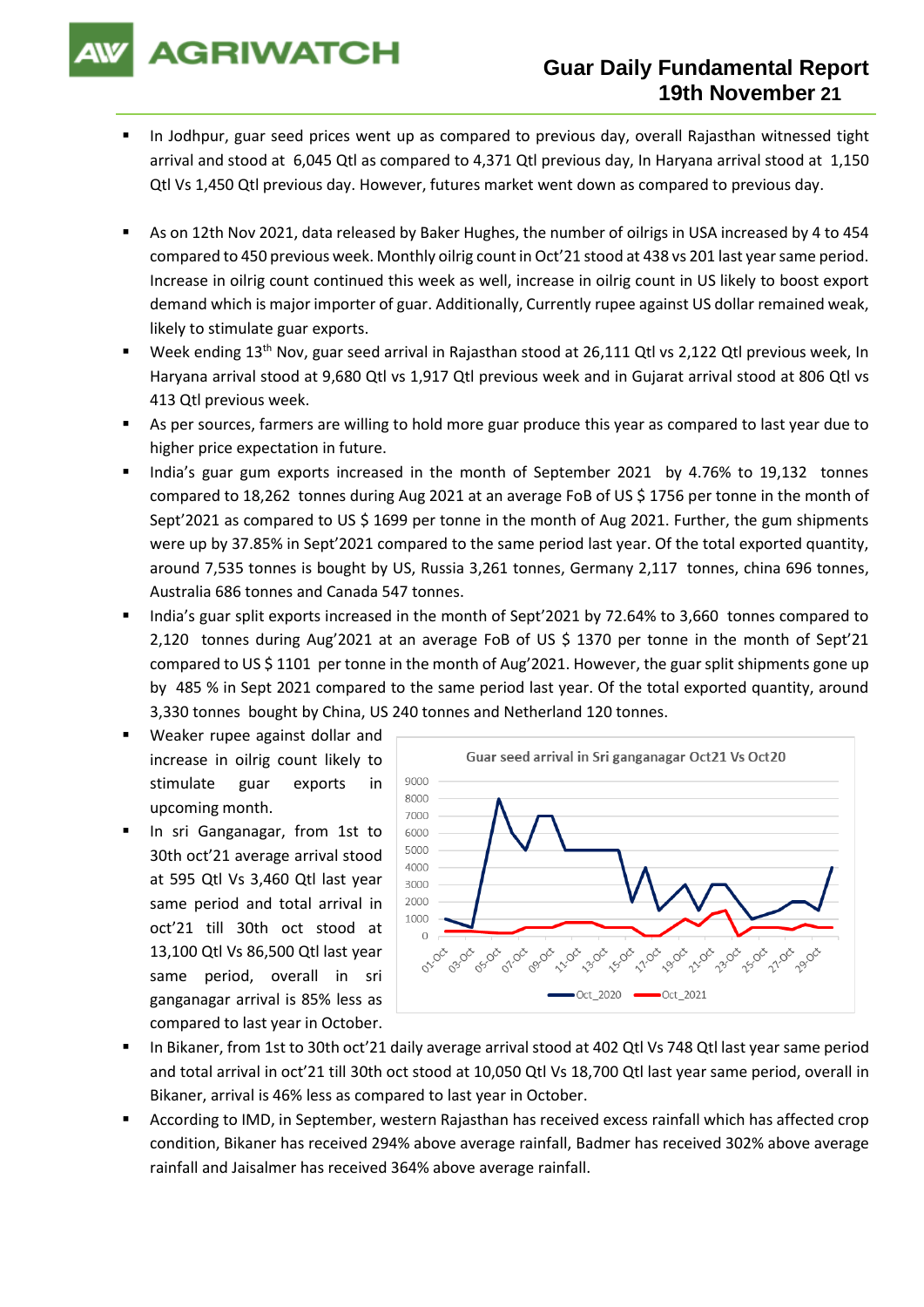**AGRIWATCH** 

# **Guar Daily Fundamental Report 19th November 21**

- According to Rajasthan govt 2021-22 first advance estimates, Guar seed production estimate pegged at 13.73 lakh tonnes vs 11.36 lakh tonne last year, Additionally, 2021-22 acreage stood at 21.13 lakh hectare as compared to 24.84 lakh hectare last year. Yield pegged higher at 650 kg/Ha vs 458 kg/Ha last year.
- According to Gujarat govt 2021-22 first advance estimates, Guar Seed production estimate pegged at 1.01 lakh tonne Vs 0.85 Lakh tonnes last year, Additionally, 2021-22 acreage stood at 1.21 lakh ha Vs 1.22 lakh ha. Yield pegged higher at 873 kg/ha Vs 699 Kg/ Ha last year.
- According to the provisional data from Agricultural and Processed Food Products Export Development Authority (APEDA), the guar gum exports from India increased by 30% to 1.07 lakh tonnes during April-July (2020-2021) this fiscal vs 0.82 lakh tonnes during the corresponding period last year. In value terms, the exports witnessed a decline of 27% to Rs. 865 crores vs Rs. 683 Cr. crores same period last year.

#### **Previous Updates:**

- India's guar gum exports increased in the month of August 2021 by 10.48% to 18,262 tonnes compared to 16,530 tonnes during July 2021 at an average FoB of US \$ 1699 per tonne in the month of Aug'2021 as compared to US \$ 1739 per tonne in the month of July 2021. Further, the gum shipments were up by 42.38% in Aug'2021 compared to the same period last year. Of the total exported quantity, around 5,401 tonnes is bought by US, Russia (3,085 tonnes), Germany (2,535 tonnes) and china 959 tonnes.
- India's guar split exports declined in the month of Aug'2021 by 62.54% to 2,120 tonnes compared to 5,660 tonnes during July'2021 at an average FoB of US \$ 1101 per tonne in the month of Aug'21 compared to US \$ 1157 per tonne in the month of July'2021. However, the guar split shipments gone up by 221 % in Aug 2021 compared to the same period last year. Of the total exported quantity, around 940 tonnes bought by China, US (760 tonnes) and Switzerland 240 tonnes.
- **Outlook:** The guar seed and guar gum prices are likely to trade with firm bias amid lower acreage, lower yield expectation, increase in oil rig count with good industrial demand and lower arrival in mandis as compared to last year. Guar seed prices are expected to trade around Rs6000-6500/Qtl.

| NCDEX-FUTURES MARKET – Guar Seed |         |             |             |      |              |               |          |       |          |
|----------------------------------|---------|-------------|-------------|------|--------------|---------------|----------|-------|----------|
| <b>Contract</b>                  | %       | <b>Open</b> | <b>High</b> | Low  | <b>Close</b> | <b>Volume</b> | Change   | ΟI    | Change   |
| <b>Nov-21</b>                    | $-2.54$ | 6420        | 6449        | 6200 | 6290         | 41225         | 40795    | 57690 | 56385    |
| <b>Dec-21</b>                    | $-2.56$ | 6485        | 6511        | 6280 | 6365         | 5800          | $-45530$ | 8985  | $-52140$ |

| NCDEX-FUTURES MARKET- Guar Gum |         |             |             |       |              |               |          |       |           |
|--------------------------------|---------|-------------|-------------|-------|--------------|---------------|----------|-------|-----------|
| <b>Contract</b>                | %       | <b>Open</b> | <b>High</b> | Low   | <b>Close</b> | <b>Volume</b> | Change   | ΟI    | Change    |
| <b>Nov-21</b>                  | $-2.65$ | 12228       | 12245       | 11683 | 11847        | 18010         | 18000    | 50835 | 49,920    |
| <b>Dec-21</b>                  | $-2.61$ | 12320       | 12340       | 11828 | 11999        | 5095          | $-15915$ | 6100  | $-46,395$ |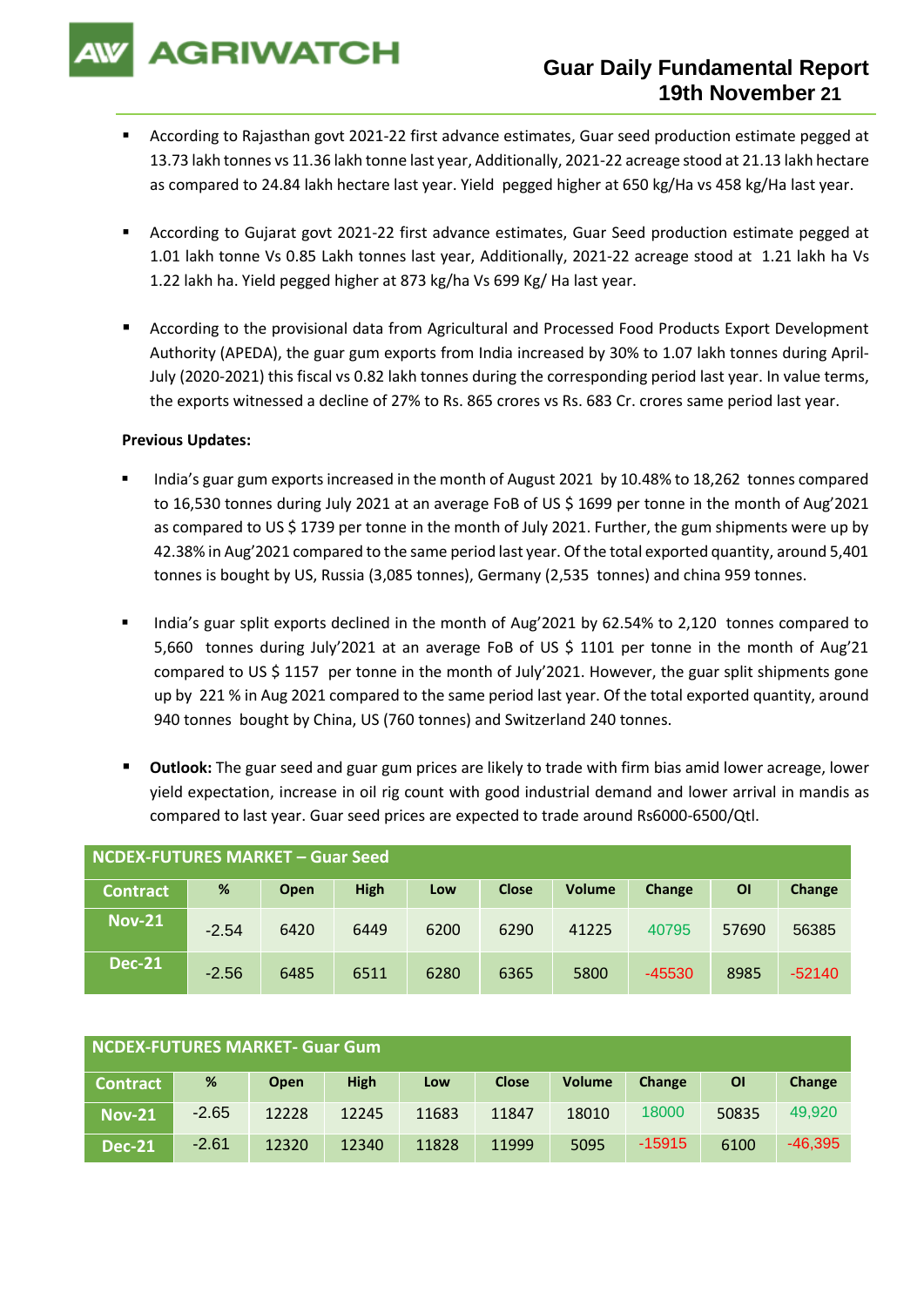

| <b>Guar seed Stock Position:</b> |                  |                          |                  |  |  |  |  |  |
|----------------------------------|------------------|--------------------------|------------------|--|--|--|--|--|
| <b>Stocks</b>                    | <b>Demat</b>     | <b>In-Process</b>        | Total            |  |  |  |  |  |
|                                  | <b>17-Nov-21</b> | <b>17-Nov-21</b>         | <b>17-Nov-21</b> |  |  |  |  |  |
| <b>Bikaner</b>                   | 15365            | 50                       | 15415            |  |  |  |  |  |
| <b>Deesa</b>                     | 138              | $\overline{\phantom{0}}$ | 138              |  |  |  |  |  |
| Sri Ganganagar                   | 1271             | $\overline{\phantom{0}}$ | 1271             |  |  |  |  |  |
| <b>Jodhpur</b>                   | 714              | $\overline{\phantom{0}}$ | 714              |  |  |  |  |  |
| <b>Nokha</b>                     |                  | -                        | -                |  |  |  |  |  |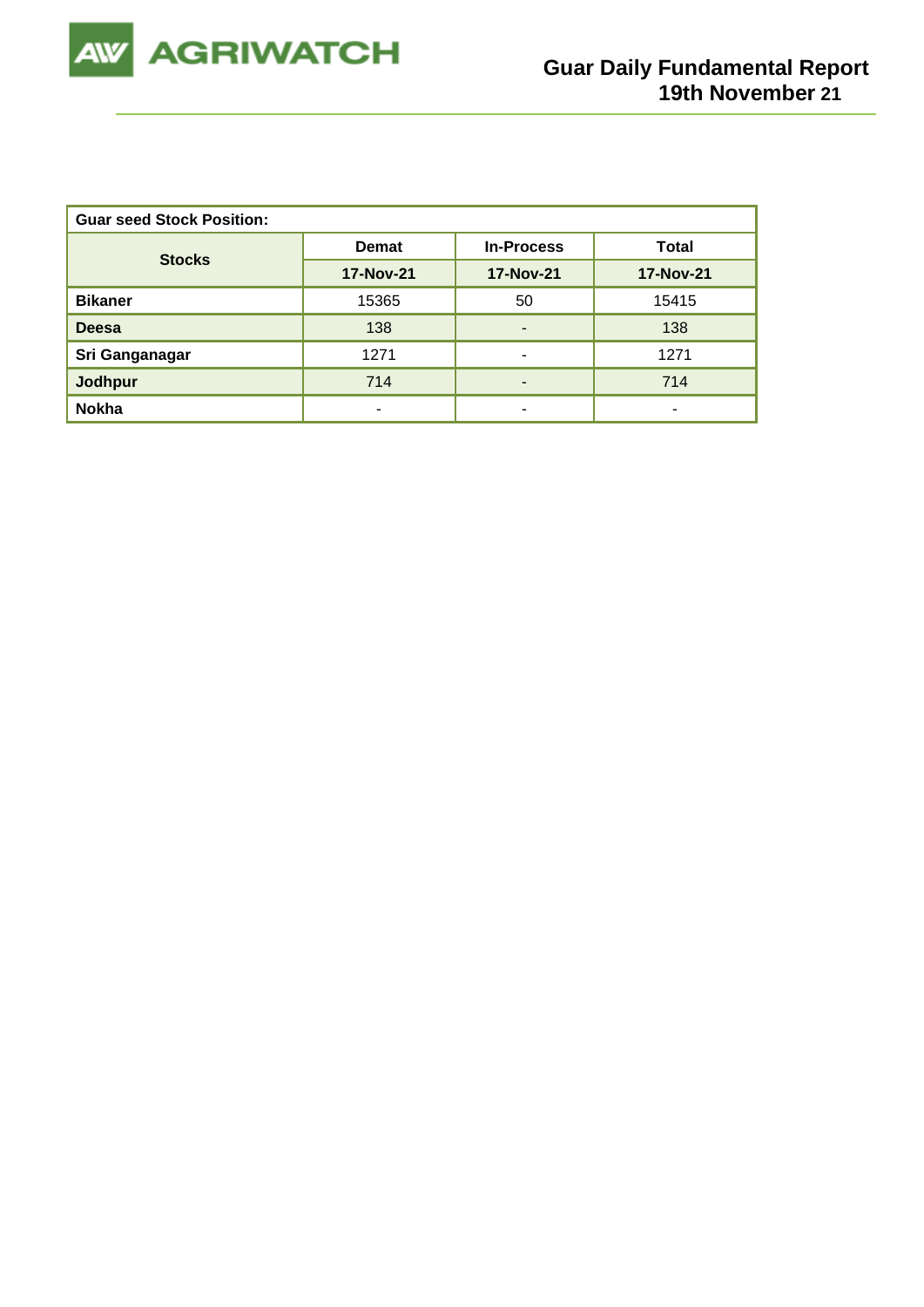

| <b>Guar Gum Stock Position:</b> |                  |                              |                  |
|---------------------------------|------------------|------------------------------|------------------|
| <b>Stocks</b>                   | <b>Demat</b>     | <b>In-Process</b>            | <b>Total</b>     |
|                                 | <b>17-Nov-21</b> | <b>17-Nov-21</b>             | <b>17-Nov-21</b> |
| <b>Deesa</b>                    | 120              | $\qquad \qquad \blacksquare$ | 120              |
| <b>Bikaner</b>                  | 3457             | 50                           | 3507             |
| Jodhpur                         | 14227            | 293                          | 14520            |
| <b>Nokha</b>                    | 4258             | 279                          | 4537             |
| <b>Sri Ganganagar</b>           | 90               | $\overline{a}$               | 90               |
|                                 |                  |                              | <b>18-Nov-21</b> |
| <b>Churi and Korma Prices:</b>  |                  |                              | 18-Nov-21        |
| <b>Commodity</b>                | <b>Center</b>    |                              | Rs./75 kg.       |
| Churi                           | Jodhpur          |                              | 2346.75          |
| <b>Korma</b>                    | Jodhpur          |                              | 3734.25          |
| Churi                           | Sri Ganganagar   |                              | <b>NR</b>        |
| <b>Korma</b>                    | Sri Ganganagar   |                              | <b>NR</b>        |

| <b>Guar Export Prices:</b>         | 18-Nov-21                   | 18-Nov-21     |               |
|------------------------------------|-----------------------------|---------------|---------------|
|                                    | Variety                     | Value (Rs/Kg) | Value (\$/MT) |
| <b>Guargum/Split (Mundra Port)</b> |                             | <b>NR</b>     | <b>NR</b>     |
| <b>Guargum Powder</b>              | 200 Mesh 5000<br><b>CPS</b> | <b>NR</b>     | <b>NR</b>     |
|                                    | 200 Mesh 3500<br><b>CPS</b> | <b>NR</b>     | <b>NR</b>     |
| <b>Guargum Meal</b>                | Meal 40%                    | <b>NR</b>     | <b>NR</b>     |
|                                    | Meal 50%                    | <b>NR</b>     | <b>NR</b>     |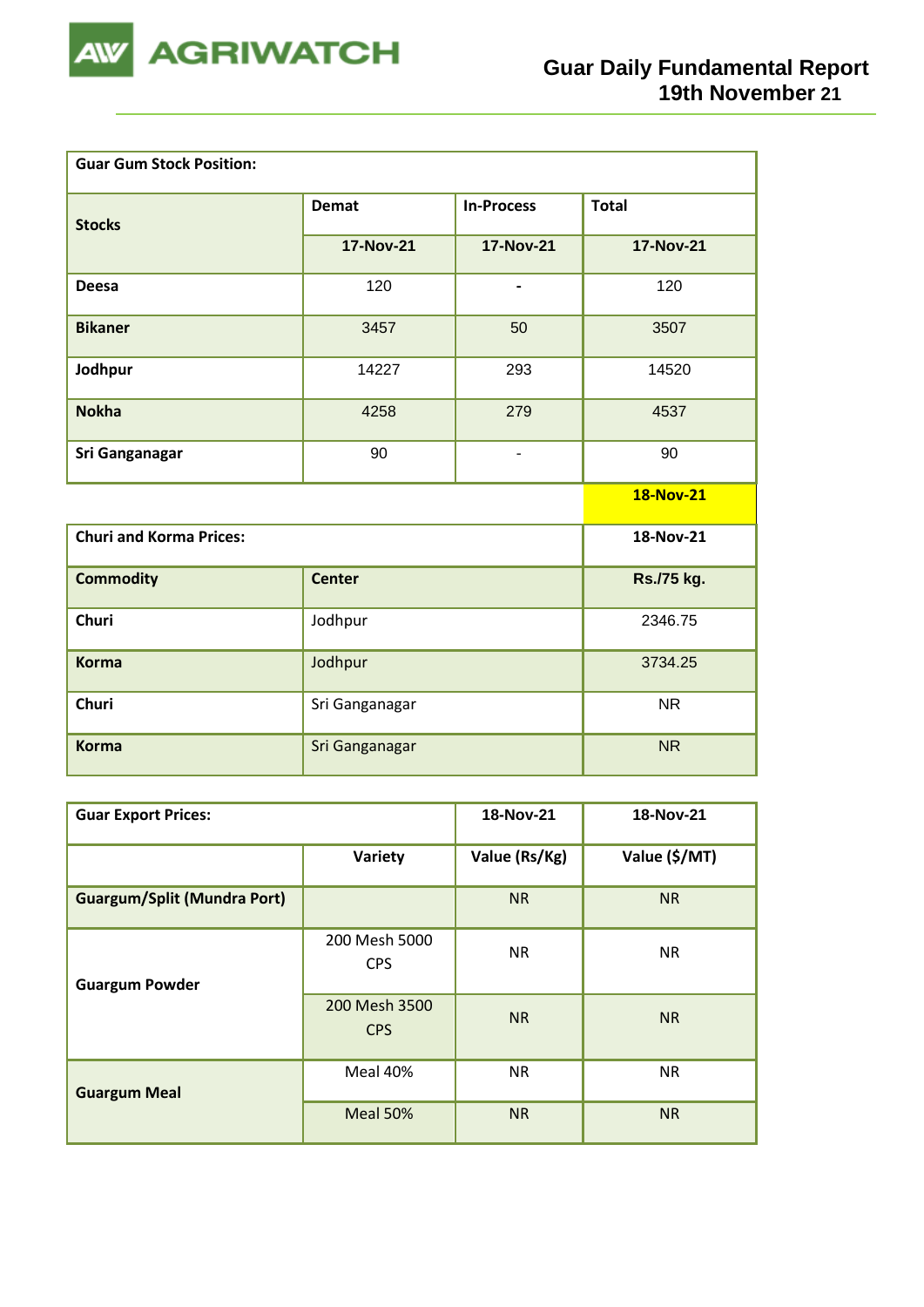

| <b>Guar seed EDD:</b> |                          |                              |                          |           |           |
|-----------------------|--------------------------|------------------------------|--------------------------|-----------|-----------|
|                       | 10-Nov-21                | 10-Dec-21                    | $01$ -Jan-21             | 10-Feb-22 | 10-Mar-22 |
| <b>Bikaner</b>        | 285                      | 200                          | 1582                     | 502       | 40        |
| Deesa                 | $\overline{a}$           | -                            | ٠                        | -         |           |
| Sri Ganganagar        | 90                       | 30                           |                          |           |           |
| Jodhpur               |                          | $\overline{\phantom{0}}$     | $\overline{\phantom{a}}$ | -         | -         |
| <b>Nokha</b>          | $\overline{\phantom{0}}$ | $\qquad \qquad \blacksquare$ | $\overline{\phantom{a}}$ | -         | -         |

| <b>Guar Gum EDD:</b> |                          |           |           |           |           |  |  |  |
|----------------------|--------------------------|-----------|-----------|-----------|-----------|--|--|--|
|                      | 10-Nov-21                | 10-Dec-21 | 01-Jan-21 | 10-Feb-22 | 10-Mar-22 |  |  |  |
| Deesa                | ۰                        | ٠         | -         | -         | -         |  |  |  |
| <b>Bikaner</b>       | ٠                        | 100       | 751       | 74        | 596       |  |  |  |
| Jodhpur              | 1089                     | 1197      | 80        | 313       | 546       |  |  |  |
| <b>Nokha</b>         | 20                       | 244       | 239       | 339       | 249       |  |  |  |
| Sri Ganganagar       | $\overline{\phantom{a}}$ | -         | -         | 10        | -         |  |  |  |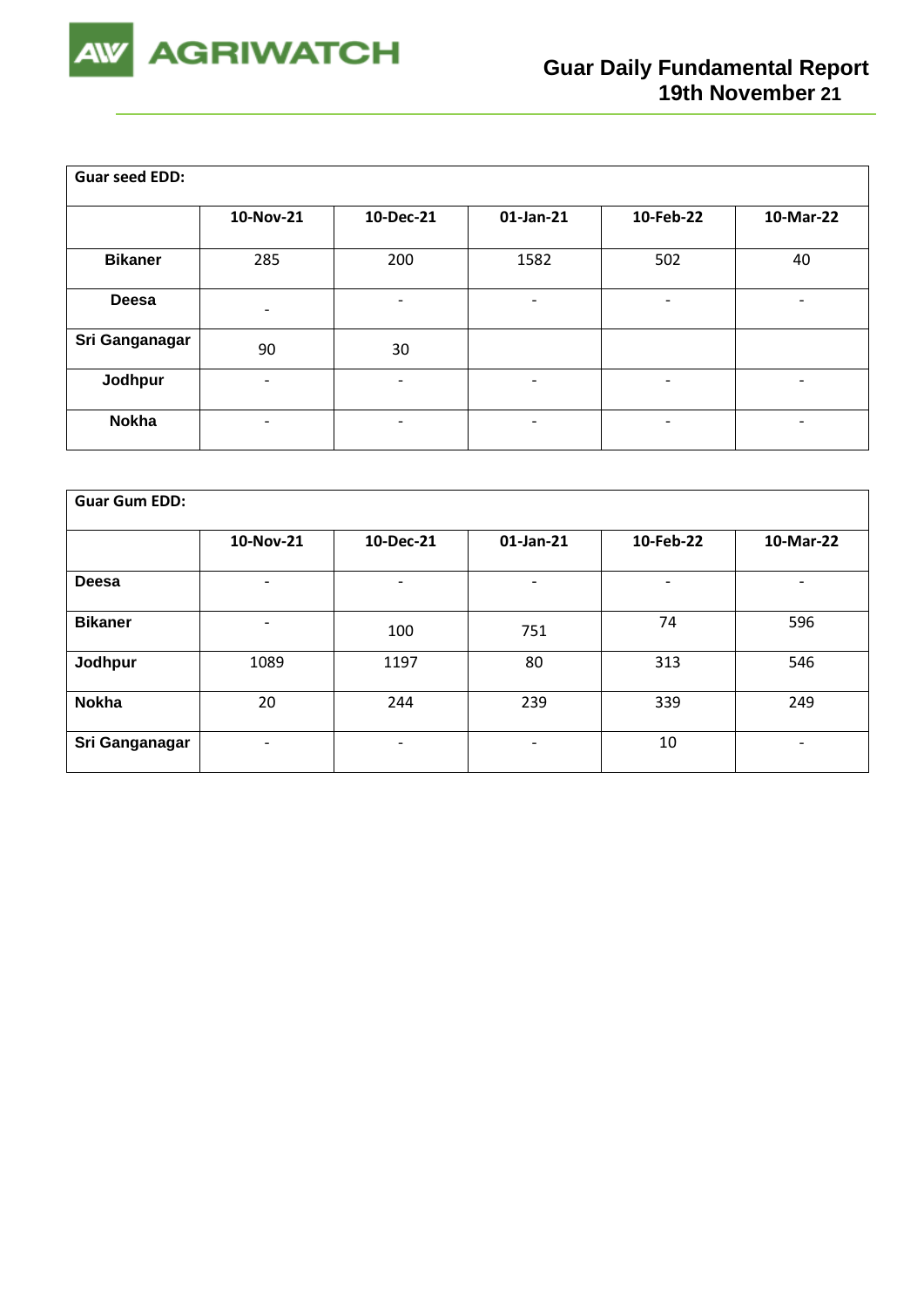

|                  | <b>Guar Seed Prices at Key Spot Markets:</b> |                           |                      |                      |                              |
|------------------|----------------------------------------------|---------------------------|----------------------|----------------------|------------------------------|
| <b>Commodity</b> |                                              |                           | Prices (Rs/Qtl)      |                      |                              |
| <b>Guar Seed</b> | <b>District</b>                              | <b>Centre</b>             | <b>18-Nov-</b><br>21 | <b>17-Nov-</b><br>21 | <b>Change</b>                |
|                  |                                              | Jodhpur (Loose)           | 6250                 | 6050                 | 200                          |
|                  | Jodhpur                                      | Jodhpur(Delivery)         | 6563                 | 6353                 | 210                          |
|                  |                                              | Sri-Ganganagar(Loose)     | 6100                 | 6000                 | 100                          |
|                  |                                              | Sri-Ganganagar (Delivery) | 6250                 | 6150                 | 100                          |
|                  | Sri-Ganganagar                               | Rawla (Loose)             | 6070                 | 6000                 | 70                           |
|                  |                                              | Gharsana (Loose)          | <b>NR</b>            | <b>NR</b>            | $\blacksquare$               |
|                  |                                              | Raisinghnagar (Loose)     | <b>NR</b>            | <b>NR</b>            | $\blacksquare$               |
|                  |                                              | Bikaner (Loose)           | 6250                 | 6300                 | $-50$                        |
|                  |                                              | <b>Bikaner (Delivery)</b> | 6563                 | 6615                 | $-53$                        |
|                  |                                              | Nokha(Loose)              | 6100                 | 6200                 | $-100$                       |
| Rajasthan        | <b>Bikaner</b>                               | Nokha (Delivery)          | 6405                 | 6510                 | $-105$                       |
|                  |                                              | Khajuwala (Loose)         | 6000                 | 6200                 | $-200$                       |
|                  |                                              | Khajuwala (Delivery)      | 6300                 | 6510                 | $-210$                       |
|                  |                                              | Lunkaransar (Loose)       | 6200                 | 6300                 | $-100$                       |
|                  |                                              | Hanumangarh (Loose)       | 6300                 | 6250                 | 50                           |
|                  | Hanumangarh                                  | Hanumangarh (Delivery)    | 6615                 | 6563                 | 53                           |
|                  |                                              | Nohar (Loose)             | <b>NR</b>            | <b>NR</b>            | $\blacksquare$               |
|                  |                                              | Pilibanga (Loose)         | 6400                 | 6300                 | 100                          |
|                  | <b>Nagaur</b>                                | Nagaur (Loose)            | 6200                 | <b>NR</b>            | $\blacksquare$               |
|                  | <b>Churu</b>                                 | Churu (Delivery)          | <b>NR</b>            | <b>NR</b>            | $\blacksquare$               |
|                  | <b>Alwar</b>                                 | Alwar (Loose)             | <b>NR</b>            | <b>NR</b>            | $\qquad \qquad \blacksquare$ |
|                  | <b>Hisar</b>                                 | Adampur (Loose)           | 6200                 | 6100                 | 100                          |
|                  |                                              | Adampur (Delivery)        | 6510                 | 6405                 | 105                          |
|                  | <b>Bhiwani</b>                               | Bhiwani (Delivery)        | 6100                 | 6100                 | <b>Unch</b>                  |
|                  |                                              | Siwani (Loose)            | 6420                 | 6350                 | 70                           |
| Haryana          |                                              | Sirsa (Loose)             | 6000                 | 5850                 | 150                          |
|                  | <b>Sirsa</b>                                 | Dhabwali (Loose)          | <b>NR</b>            | <b>NR</b>            | $\blacksquare$               |
|                  |                                              | Dhabwali (Delivery)       | <b>NR</b>            | <b>NR</b>            | $\blacksquare$               |
|                  |                                              | Ellanabad (Loose)         | <b>NR</b>            | <b>NR</b>            | $\blacksquare$               |
|                  | Fatehabad                                    | Fatehabad (Loose)         | 6325                 | 6250                 | 75                           |
|                  | <b>Banaskantha</b>                           | Deesa (Loose)             | <b>NA</b>            | <b>NA</b>            |                              |
|                  | Patan                                        | Patan (Loose)             | 5850                 | 6050                 | $-200$                       |
| Gujarat          | Rajkot                                       | Rajkot (Loose)            | 6000                 | 6025                 | $-25$                        |
|                  | Jamnagar                                     | Dhrol (Loose)             | <b>NA</b>            | <b>NA</b>            | $\blacksquare$               |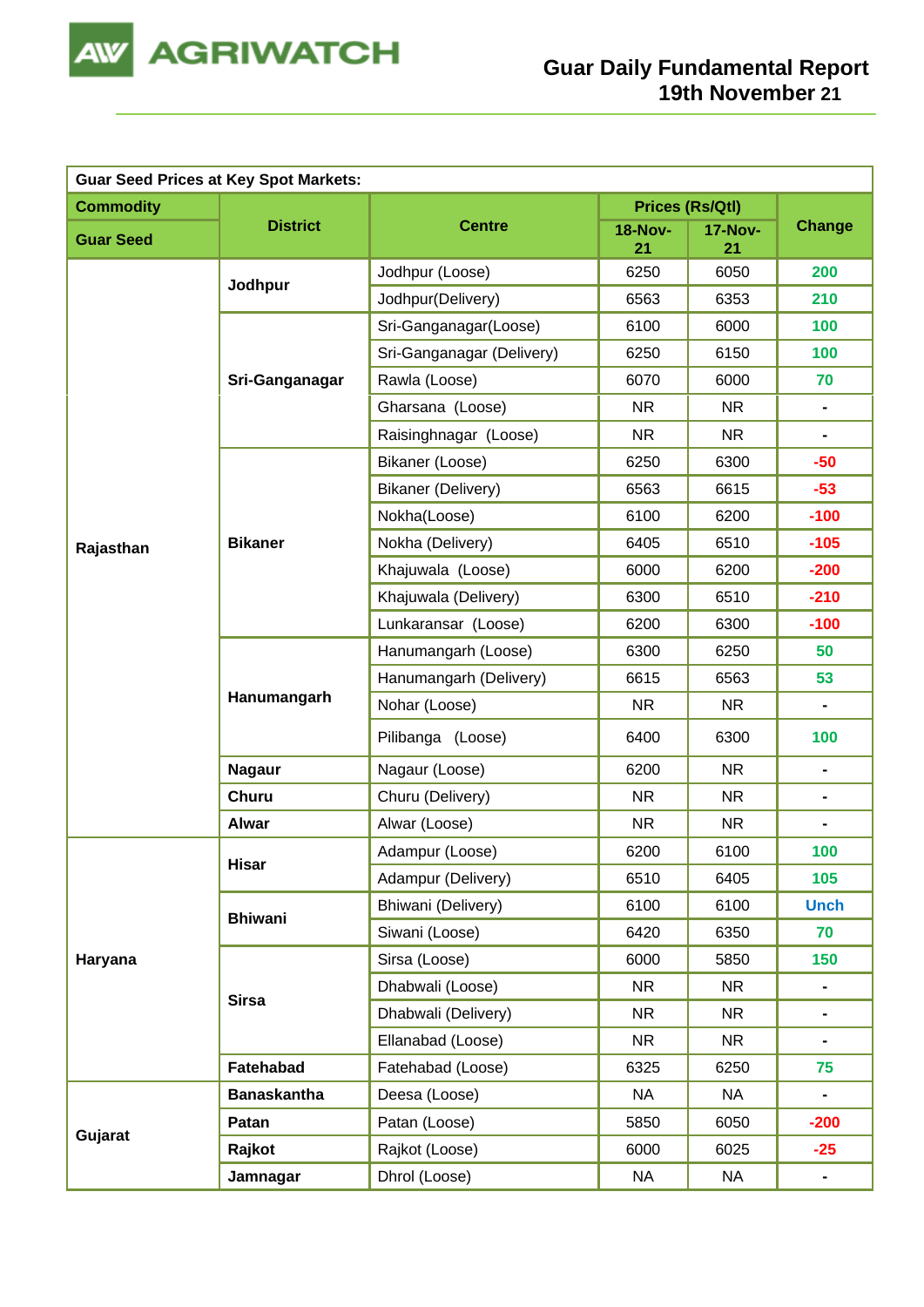

## **Guar Daily Fundamental Report 19th November 21**

| <b>Madhya Pradesh</b> | <b>Gwalior</b> | Dabra (Loose)   |           | NR.       | $\blacksquare$ |  |  |  |  |
|-----------------------|----------------|-----------------|-----------|-----------|----------------|--|--|--|--|
| <b>Guar Gum</b>       |                |                 |           |           |                |  |  |  |  |
| Rajasthan             | Jodhpur        | Jodhpur         | 12400     | 12250     | 150            |  |  |  |  |
|                       | <b>Alwar</b>   | Alwar           | <b>NR</b> | NR.       | $\blacksquare$ |  |  |  |  |
|                       | Hanumangarh    | Nohar           | <b>NR</b> | <b>NR</b> | $\blacksquare$ |  |  |  |  |
|                       | <b>Bhiwani</b> | Bhiwani         | 12300     | 12300     | <b>Unch</b>    |  |  |  |  |
|                       |                | <b>Sirsa</b>    | 12300     | 12200     | 100            |  |  |  |  |
| Haryana               | <b>Sirsa</b>   | <b>Dhabwali</b> | <b>NR</b> | NR.       | $\blacksquare$ |  |  |  |  |
|                       |                | Ellanabad       | <b>NR</b> | NR.       | $\blacksquare$ |  |  |  |  |
|                       | Fatehabad      | Fatehabad       | 12700     | 12500     | 200            |  |  |  |  |

| <b>Guar Seed Arrivals in Key Centers</b> |                    |                |                      |                            |                |  |  |
|------------------------------------------|--------------------|----------------|----------------------|----------------------------|----------------|--|--|
| <b>Commodity</b>                         |                    |                |                      | <b>Arrivals (Quintals)</b> |                |  |  |
| <b>Guar Seed</b>                         | <b>District</b>    | <b>Centre</b>  | <b>18-Nov-</b><br>21 | <b>17-Nov-</b><br>21       | <b>Change</b>  |  |  |
|                                          | Jodhpur            | Jodhpur        | 15                   | 31                         | $-16$          |  |  |
|                                          |                    | Sri-Ganganagar | 1000                 | 1000                       | <b>Unch</b>    |  |  |
|                                          |                    | Rawla          | 100                  | 150                        | $-50$          |  |  |
|                                          | Sri-Ganganagar     | Gharsana       | <b>NR</b>            | <b>NR</b>                  | $\blacksquare$ |  |  |
|                                          |                    | Raisinghnagar  | <b>NR</b>            | <b>NR</b>                  |                |  |  |
|                                          |                    | <b>Bikaner</b> | 1800                 | 1300                       | 500            |  |  |
|                                          | <b>Bikaner</b>     | Nokha          | 1400                 | 1000                       | 400            |  |  |
| Rajasthan                                |                    | Khajuwala      | 500                  | 200                        | 300            |  |  |
|                                          |                    | Lunkaransar    | 700                  | 500                        | 200            |  |  |
|                                          | Hanumangarh        | Hanumangarh    | 200                  | 110                        | 90             |  |  |
|                                          |                    | Nohar          | <b>NR</b>            | <b>NR</b>                  | $\blacksquare$ |  |  |
|                                          |                    | Pilibanga      | 30                   | 80                         | $-50$          |  |  |
|                                          | <b>Nagaur</b>      | Nagaur         | 300                  | <b>NR</b>                  | $\blacksquare$ |  |  |
|                                          | <b>Churu</b>       | Churu          | <b>NR</b>            | <b>NR</b>                  | $\blacksquare$ |  |  |
|                                          | <b>Alwar</b>       | Alwar          | <b>NR</b>            | <b>NR</b>                  | $\blacksquare$ |  |  |
|                                          | <b>Hisar</b>       | Adampur        | 500                  | 700                        | $-200$         |  |  |
|                                          | <b>Bhiwani</b>     | <b>Bhiwani</b> | 400                  | 500                        | $-100$         |  |  |
|                                          |                    | Siwani         | 30                   | 50                         | $-20$          |  |  |
| Haryana                                  |                    | Sirsa          | 200                  | 150                        | 50             |  |  |
|                                          | <b>Sirsa</b>       | Dhabwali       | <b>NR</b>            | <b>NR</b>                  | $\blacksquare$ |  |  |
|                                          |                    | Ellanabad      | <b>NR</b>            | <b>NR</b>                  | $\blacksquare$ |  |  |
|                                          | Fatehabad          | Fatehabad      | 20                   | 50                         | $-30$          |  |  |
|                                          | <b>Banaskantha</b> | Deesa          | <b>NA</b>            | <b>NA</b>                  | $\blacksquare$ |  |  |
| Gujarat                                  | Patan              | Patan          | $\overline{2}$       | 5                          | $-3$           |  |  |